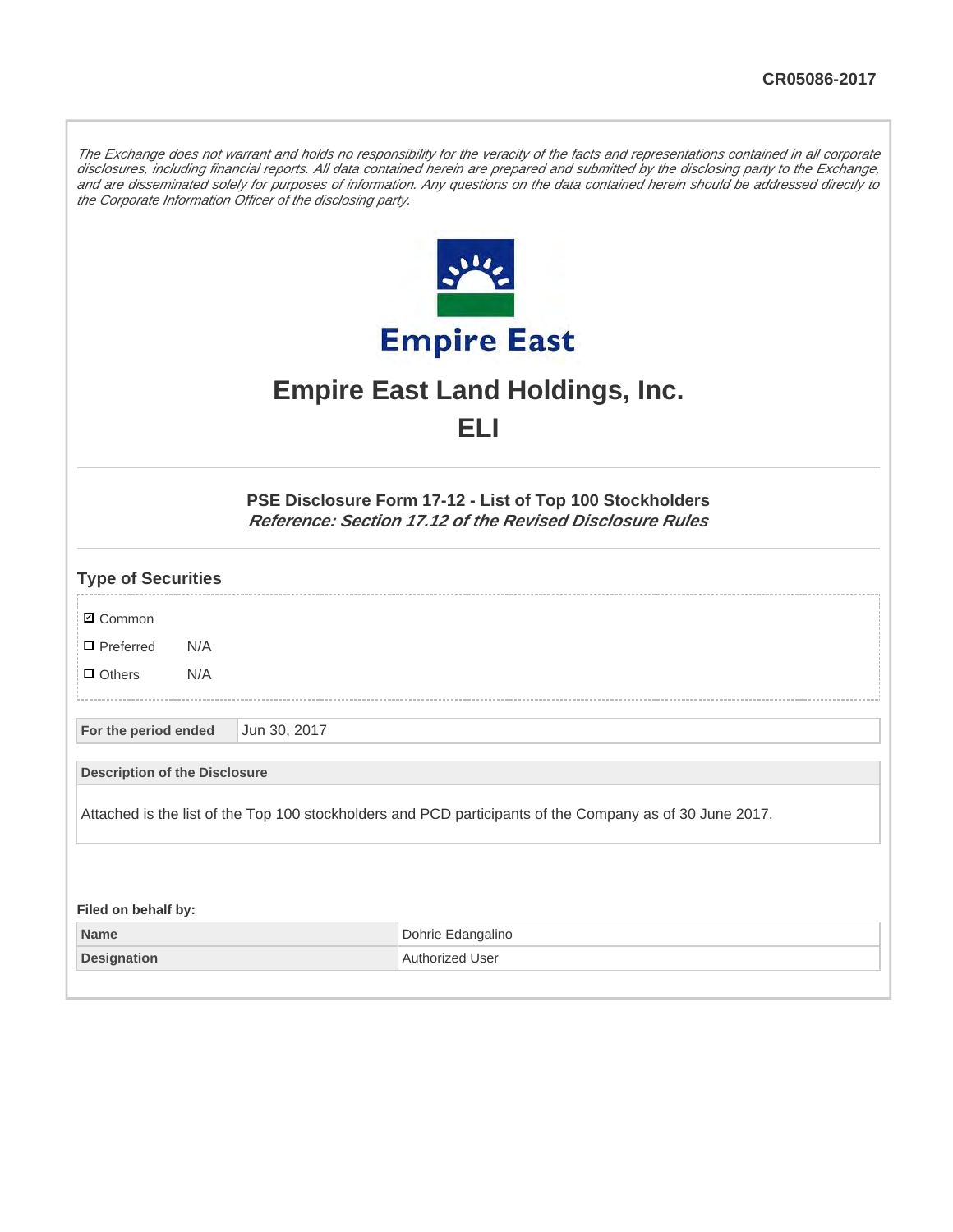LIST OF TOP 100 STOCKHOLDERS As Of June 30, 2017

|                                                     | OUTSTANDING & | OUTSTANDING &    | TOTAL          |                | PERCENTAGE |                    |
|-----------------------------------------------------|---------------|------------------|----------------|----------------|------------|--------------------|
|                                                     | ISSUED SHARES | ISSUED SHARES    | HOLDINGS       |                | TO         |                    |
| STOCKHOLDER'S NAME                                  | (FULLY PAID)  | (PARTIALLY PAID) | (SUBSCRIBED)   |                | TOTAL      | NATIONALITY        |
|                                                     |               |                  |                |                |            |                    |
|                                                     |               |                  |                |                |            |                    |
| MEGAWORLD CORPORATION                               |               | 11,993,426,438   | 0              | 11,993,426,438 |            | 81.018 FILIPINO    |
| PCD NOMINEE CORPORATION (FILIPINO)                  |               | 1,682,669,962    | $\Omega$       | 1,682,669,962  |            | 11.367 FILIPINO    |
| PCD NOMINEE CORPORATION (NON-FILIPINO)              |               | 589,432,519      | $\Omega$       | 589,432,519    |            | 3.982 NON-FILIPINO |
| THE ANDRESONS GROUP INC.                            |               | 138,133,820      | $\Omega$       | 138,133,820    |            | 0.933 FILIPINO     |
| ANDREW LIM TAN                                      |               | 24,277,776       | $\Omega$       | 24,277,776     |            | 0.164 FILIPINO     |
| SIMON LEE SUI HEE                                   |               | 16,685,206       | $\Omega$       | 16,685,206     |            | 0.113 AUSTRALIAN   |
| RAMON UY ONG                                        |               | 14,950,000       | $\Omega$       | 14,950,000     |            | 0.101 FILIPINO     |
| LUCIO W. YAN                                        |               | 10,350,000       | $\Omega$       | 10,350,000     |            | 0.070 FILIPINO     |
| ALBERTO MENDOZA AND/OR JEANIE C. MENDOZA            |               | 4,444,106        | $\Omega$       | 4,444,106      |            | 0.030 FILIPINO     |
| EVANGELINE R. ABDULLAH                              |               | 4,324,000        | $\Omega$       | 4,324,000      |            | 0.029 FILIPINO     |
| GEORGE T. YANG                                      |               | 3,675,400        | $\Omega$       | 3,675,400      |            | 0.025 FILIPINO     |
| ZHENG CHANG HUA                                     |               | 3,220,000        | $\Omega$       | 3,220,000      |            | 0.022 CHINESE      |
| TIONG C. ROSARIO                                    |               | 3,138,791        | $\Omega$       | 3,138,791      |            | 0.021 FILIPINO     |
| MAXIMINO S. UY &/OR LIM HUE HUA                     |               | 3,105,000        | $\overline{0}$ | 3,105,000      |            | 0.021 FILIPINO     |
| TRANS-ASIA SECURITIES, INC.                         |               | 3,000,000        | $\Omega$       | 3,000,000      |            | 0.020 FILIPINO     |
| LUISA CO LI                                         |               | 2,902,908        | $\Omega$       | 2,902,908      |            | 0.020 FILIPINO     |
| EDWARD N. CHEOK                                     |               | 2,875,000        | $\Omega$       | 2,875,000      |            | 0.019 FILIPINO     |
| ABOITIZ EQUITY VENTURES INC.                        |               | 2,813,843        | $\Omega$       | 2,813,843      |            | 0.019 FILIPINO     |
| MAXIMINO S. UY                                      |               | 2,357,500        | $\Omega$       | 2,357,500      |            | 0.016 FILIPINO     |
| ABOITIZ & COMPANY                                   |               | 2,314,421        | $\Omega$       | 2,314,421      |            | 0.016 FILIPINO     |
| BERCK Y. CHENG                                      |               | 2,300,000        | $\Omega$       | 2,300,000      |            | 0.016 FILIPINO     |
| WILLIAM HOW                                         |               | 2,300,000        | $\Omega$       | 2,300,000      |            | 0.016 FILIPINO     |
| SAN-TEH A.K.A. DANIE LAI                            |               | 2,129,800        | $\Omega$       | 2,129,800      |            | 0.014 TAIWANESE    |
| ANTONIO ABRERA                                      |               | 1,725,000        | $\Omega$       | 1,725,000      |            | 0.012 FILIPINO     |
| CHIN HSIANG WANG                                    |               | 1,725,000        | $\Omega$       | 1,725,000      |            | 0.012 TAIWANESE    |
| PABLO N. PUA                                        |               | 1,725,000        | $\Omega$       | 1,725,000      |            | 0.012 FILIPINO     |
| FIRST ABACUS FINANCIAL HOLDINGS CORPORATION         |               | 1,650,000        | $\Omega$       | 1,650,000      |            | 0.011 FILIPINO     |
| FRANCISCO L. BENEDICTO                              |               | 1,610,000        | $\Omega$       | 1,610,000      |            | 0.011 FILIPINO     |
| LAWRENCE MENDOZA AND/OR ALBERTO MENDOZA             |               | 1,583,320        | $\Omega$       | 1,583,320      |            | 0.011 FILIPINO     |
| LEONCIO TAN TIU                                     |               | 1,495,000        | $\Omega$       | 1,495,000      |            | 0.010 FILIPINO     |
| UNITED LIFE ASSURANCE CORP.                         |               | 1,405,300        | $\Omega$       | 1,405,300      |            | 0.009 FILIPINO     |
| MANUEL LOPEZ AND/OR MA. TERESA LOPEZ                |               | 1,380,638        | $\Omega$       | 1,380,638      |            | 0.009 FILIPINO     |
| LUIS ANG AND/OR LISA ANG                            |               | 1,312,150        | $\Omega$       | 1,312,150      |            | 0.009 FILIPINO     |
| EDAN CORPORATION                                    |               | 1,277,972        | $\Omega$       | 1,277,972      |            | 0.009 FILIPINO     |
| ABOITIZ & COMPANY, INC.                             |               | 1,189,100        | $\Omega$       | 1,189,100      |            | 0.008 FILIPINO     |
| ABOITIZ EQUITY & VENTURES                           |               | 1,189,100        | $\Omega$       | 1,189,100      |            | 0.008 FILIPINO     |
| CONSTANTINO CHUA AND/OR WILLINGTON AND/OR GEORGE WY |               | 1,150,000        | $\Omega$       | 1,150,000      |            | 0.008 FILIPINO     |
| ROBERT C. TAN                                       |               | 1,094,662        | $\Omega$       | 1,094,662      |            | 0.007 FILIPINO     |
| SALLY T. GO                                         |               | 1,035,000        | O              | 1,035,000      |            | 0.007 FILIPINO     |
| JULIE WONG PUA                                      |               | 1,035,000        | $\Omega$       | 1,035,000      |            | 0.007 FILIPINO     |
| FLORA B. CHUA                                       |               | 1,028,972        | $\Omega$       | 1,028,972      |            | 0.007 FILIPINO     |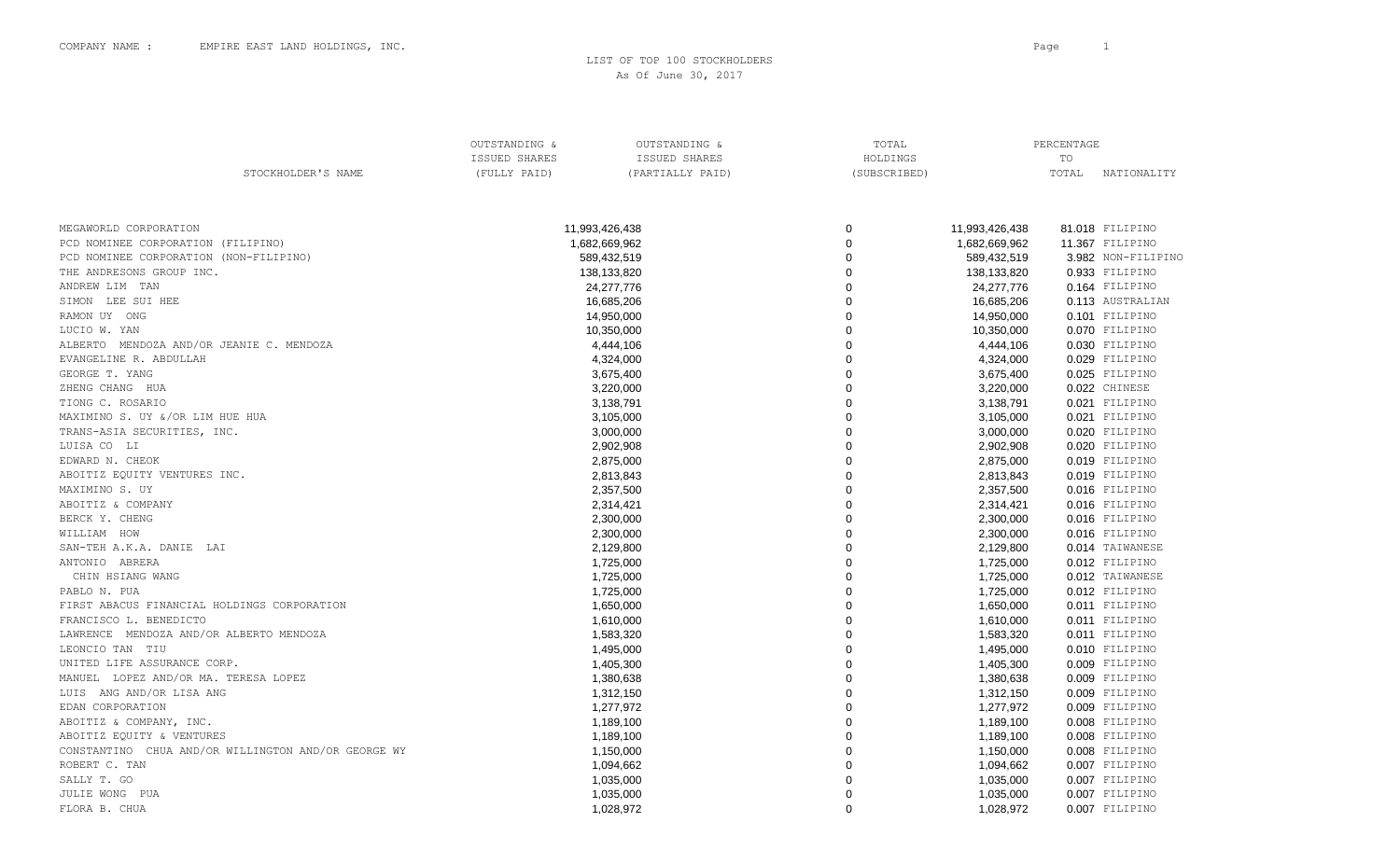| EMILY BENEDICTO                                | 1,000,000          | 0        | 1,000,000          | 0.007 FILIPINO  |
|------------------------------------------------|--------------------|----------|--------------------|-----------------|
| WINSTON S. CO                                  | 998,707            |          | 998,707            | 0.007 CHINESE   |
| JULIET U. BANGAYAN                             | 920,000            |          | 920,000            | 0.006 FILIPINO  |
| FLORA NG SIU KHENG                             | 864,800            |          | 864,800            | 0.006 FILIPINO  |
| VICTORIANO SY SR.                              | 849,122            |          | 849,122            | 0.006 FILIPINO  |
| CENTURY SECURITIES CORPORATION A/C 888         | 842,747            |          | 842,747            | 0.006 FILIPINO  |
| ELIZABETH K. SO                                | 805,000            |          | 805,000            | 0.005 FILIPINO  |
| WILLIAM K. SO                                  | 805,000            |          | 805,000            | 0.005 FILIPINO  |
| KIM LAO                                        | 779,424            |          | 779,424            | 0.005 FILIPINO  |
| CONSOLIDATED DISTILLERS OF THE FAR EAST INC.   | 759,964            |          | 759,964            | 0.005 FILIPINO  |
| ANTONIO INIGO SARTE                            | 747,500            |          | 747,500            | 0.005 FILIPINO  |
| MARIANO O. CHUA                                | 690,000            |          | 690,000            | 0.005 FILIPINO  |
| LUCILA COCHICO                                 | 690,000            |          | 690,000            | 0.005 FILIPINO  |
| HUNG SEK PUI AND/OR CHAN PUI FAI               | 690,000            |          | 690,000            | 0.005 HONGKONG  |
| CONRADO VICENTE                                | 690,000            |          | 690,000            | 0.005 FILIPINO  |
| PETER DATA ITF ESTRELLITA                      | 648,600            |          | 648,600            | 0.004 FILIPINO  |
| VICTORIANO G. SY JR.                           | 648,600            |          | 648,600            | 0.004 FILIPINO  |
| CAROLINA ONG YU                                | 600,000            |          | 600,000            | 0.004 FILIPINO  |
| INTERNATIONAL POLYMER CORP.                    | 586,960            |          | 586,960            | 0.004 FILIPINO  |
| PHILIP Z. DABAO                                | 575,000            |          | 575,000            | 0.004 FILIPINO  |
| EDMUND H. GO                                   | 575,000            |          | 575,000            | 0.004 FILIPINO  |
| BENITO LAO                                     | 575,000            |          | 575,000            | 0.004 FILIPINO  |
| LIN FENG                                       | 575,000            |          | 575,000            | 0.004 CHINESE   |
| ELIZABETH L. SY                                | 565,504            |          | 565,504            | 0.004 FILIPINO  |
| WU-PANG YAO                                    | 558,000            |          | 558,000            | 0.004 TAIWANESE |
| SALLY KHO                                      | 548,642            |          | 548,642            | 0.004 FILIPINO  |
| ESTHER A. VIBAL                                | 525,366            |          | 525,366            | 0.004 FILIPINO  |
| HORACIO E. PASCUAL AND/OR FELICITAS V. PASCUAL | 517,500            |          | 517,500            | 0.003 FILIPINO  |
| LUISA CO LI                                    | 492,430            |          | 492,430            | 0.003 FILIPINO  |
| ELIODORO J. RAVALO                             | 476,100            |          | 476,100            | 0.003 FILIPINO  |
| JOSEFINA A. PASCUAL                            |                    |          |                    | 0.003 FILIPINO  |
| OCBC SECURITIES PHILS., INC. A/C #ICESAR01     | 467,820<br>445,625 |          | 467,820<br>445,625 | 0.003 FILIPINO  |
|                                                |                    |          |                    |                 |
| OCBC SECURITIES PHILS., INC. A/C #IJOPAS01     | 445,625            |          | 445,625            | 0.003 FILIPINO  |
| LUZ ANG                                        | 434,562            |          | 434,562            | 0.003 FILIPINO  |
| MARITES MENDOZA AND/OR ALBERTO MENDOZA         | 432,400            |          | 432,400            | 0.003 FILIPINO  |
| KRISTINE C. YAO                                | 412,500            |          | 412,500            | 0.003 FILIPINO  |
| BERNARDO A. HAO                                | 402,500            |          | 402,500            | 0.003 FILIPINO  |
| MAURICE THEORET                                | 399,682            |          | 399,682            | 0.003 FILIPINO  |
| BENJAMIN S. GELI AND/OR NELIA O. GELI          | 396,750            |          | 396,750            | 0.003 FILIPINO  |
| MANUEL M. LOPEZ                                | 394,680            |          | 394,680            | 0.003 FILIPINO  |
| CESAR S. ARNALDO                               | 392,150            |          | 392,150            | 0.003 FILIPINO  |
| ZENAIDA P. ALCANTARA AND/OR LUIS M. ALCANTARA  | 391,000            |          | 391,000            | 0.003 FILIPINO  |
| BEN-TZAO CHERNG                                | 386,032            | $\Omega$ | 386,032            | 0.003 TAIWANESE |
| MIGUEL O. PINEDA                               | 378,350            | 0        | 378,350            | 0.003 FILIPINO  |
| VICTORIANO SY JR.                              | 369,095            | 0        | 369,095            | 0.002 FILIPINO  |
| GEORGE T. YANG                                 | 367,540            |          | 367,540            | 0.002 FILIPINO  |
| JUSTINO H. CACANINDIN                          | 365,539            |          | 365,539            | 0.002 FILIPINO  |
| ELIZABETH L. SY                                | 357,902            |          | 357,902            | 0.002 FILIPINO  |
| ANTONIO L. CARDINO                             | 356,500            | 0        | 356,500            | 0.002 FILIPINO  |
| JOHN T. LAO                                    | 356,500            |          | 356,500            | 0.002 FILIPINO  |
| MANUEL GONZALES                                | 355,810            |          | 355,810            | 0.002 FILIPINO  |
| ZENAIDA I. ALANO OR JANICE A. R.               | 345,000            |          | 345,000            | 0.002 FILIPINO  |
| JOSE D. CHUA                                   | 345,000            | 0        | 345,000            | 0.002 FILIPINO  |
| CHUA BON PEN                                   | 345,000            | 0        | 345,000            | 0.002 FILIPINO  |
| ROLANDO I. GONZALEZ                            | 345,000            | 0        | 345,000            | 0.002 FILIPINO  |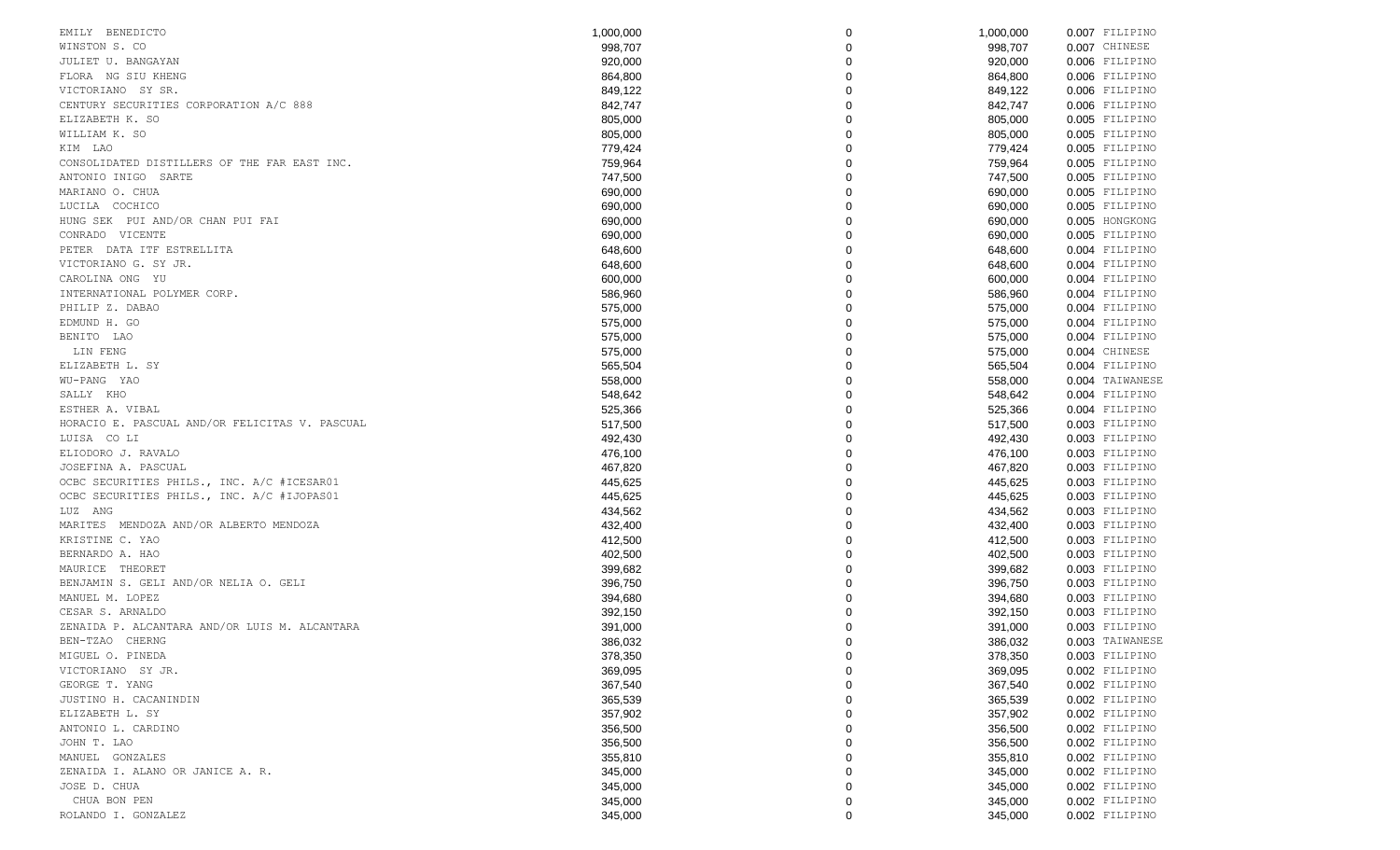| HUNG LAI YUEN                     | 345,000 | 0 | 0.002 CHINESE<br>345,000   |  |
|-----------------------------------|---------|---|----------------------------|--|
| JEAN HENRI D. LHUILLIER           | 345,000 |   | 345,000<br>0.002 FILIPINO  |  |
| EMMA C. LIM                       | 345,000 |   | 0.002 FILIPINO<br>345,000  |  |
| LIM HENG                          | 345,000 |   | 345,000<br>0.002 FILIPINO  |  |
| JAIME S. TIUKINGCOC               | 345,000 |   | 0.002 FILIPINO<br>345,000  |  |
| ERIC R. TAGLE                     | 341,596 |   | 341,596<br>0.002 FILIPINO  |  |
| HARKINSHIN NANDWANI               | 334,420 |   | 0.002 FILIPINO<br>334,420  |  |
| JASPER KARL T. ONG                | 329,272 |   | 329,272<br>0.002 FILIPINO  |  |
| GERARDO C. GARCIA                 | 324,301 |   | 324,301<br>0.002 FILIPINO  |  |
| REY ASTERIO LIM TAMBIS            | 324,300 |   | 324,300<br>0.002 FILIPINO  |  |
| SUZANNE S. LIM                    | 289,708 |   | 289,708<br>0.002 FILIPINO  |  |
| HORACIO PASCUAL                   | 287,500 |   | 287,500<br>0.002 FILIPINO  |  |
| ISETANN DEPARTMENT STORE INC.     | 274,574 |   | 274,574<br>0.002 FILIPINO  |  |
| PATRICK CUA                       | 272,412 |   | 0.002 FILIPINO<br>272,412  |  |
| TIM JAMES LUCAS MONASTERIO        | 260,820 |   | 0.002 FILIPINO<br>260,820  |  |
| GERARDO C. GARCIA                 | 259,439 |   | 0.002 FILIPINO<br>259,439  |  |
| CONCHITA YAP AND/OR JOSE YAP      | 255,116 |   | 0.002 FILIPINO<br>255,116  |  |
| LETINA L. GAW                     | 253,000 |   | 0.002 FILIPINO<br>253,000  |  |
| JOSEPH LEE HO AND/OR RAMON LEE HO | 251,620 |   | 0.002 FILIPINO<br>251,620  |  |
| GREGORIO MADERA                   | 251,620 |   | 251,620<br>0.002 FILIPINO  |  |
| ZENAIDA M. MARQUEZ                | 251,440 |   | 251,440<br>0.002 FILIPINO  |  |
| RICKY GO AND/OR STEPHANIE GO      | 248,630 |   | 248,630<br>0.002 FILIPINO  |  |
| REBECCA CHUNG                     | 237,820 |   | 237,820<br>0.002 TAIWANESE |  |
| ANSON NGO                         | 234,324 |   | 0.002 FILIPINO<br>234,324  |  |
| EMMA M. CALANOG                   | 232,400 |   | 0.002 FILIPINO<br>232,400  |  |
| CRISTINA TAN AND/OR JEANNE SO     | 230,230 |   | 0.002 FILIPINO<br>230,230  |  |
| MA. LETICIA C. CHUA               | 230,000 |   | 0.002 FILIPINO<br>230,000  |  |
| TATO ANTONIUS ISKAND JOHAN        | 230,000 |   | 0.002 FILIPINO<br>230,000  |  |
| ERNESTO BEJERANO LIM              | 230,000 |   | 0.002 FILIPINO<br>230,000  |  |
| OCBC SEC. PHILS., INC.            | 230,000 |   | 230,000<br>0.002 FILIPINO  |  |
| EDITHA ITCHON PUA                 | 230,000 |   | 230,000<br>0.002 FILIPINO  |  |
| JILLIAN DAWN TAN SZE              | 230,000 |   | 0.002 FILIPINO<br>230,000  |  |
| EDNA A. TE                        | 230,000 |   | 230,000<br>0.002 FILIPINO  |  |
| HENRY T. UY                       | 230,000 |   | 230,000<br>0.002 FILIPINO  |  |
| WILFREDO C. VILLAR                | 230,000 |   | 230,000<br>0.002 FILIPINO  |  |
|                                   |         |   |                            |  |

| GRAND TOTAL | 14,579,265,774 | 14.579.265.77<br>114 |
|-------------|----------------|----------------------|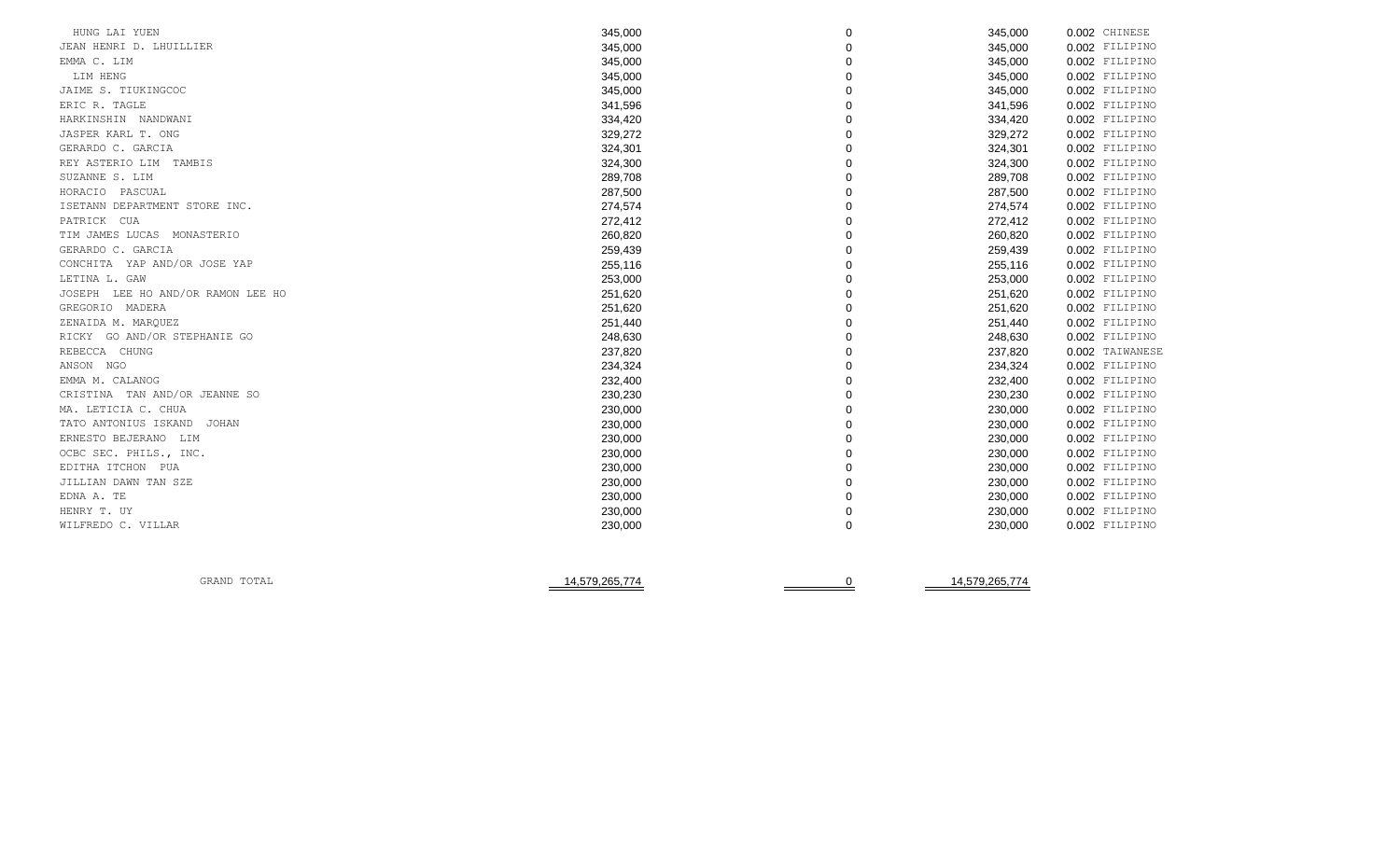## **OUTSTANDING BALANCES FOR A SPECIFIC COMPANY**

## Company Code -ELI000000000 & Company Name - EMPIRE EAST

Business Date: June 30, 2017

| THE HONGKONG AND SHANGHAI BANKING CORP. LTD. - CLIENTS' ACCT.<br>409,335,952<br>DEUTSCHE BANK MANILA-CLIENTS A/C<br>232,019,430<br>KING'S POWER SECURITIES, INC.<br>230,931,324<br>VICSAL SECURITIES & STOCK BROKERAGE, INC.<br>173,423,417<br>TOWER SECURITIES, INC.<br>106,523,671<br>CITIBANK N.A.<br>81,980,774<br>ABACUS SECURITIES CORPORATION<br>78,875,162<br>WEALTH SECURITIES, INC.<br>76,911,744<br>AURORA SECURITIES, INC.<br>62,436,193<br>47,018,215<br>HDI SECURITIES, INC.<br>EVERGREEN STOCK BROKERAGE & SEC., INC.<br>45,894,062<br>COL Financial Group, Inc.<br>41,803,377<br>MAYBANK ATR KIM ENG SECURITIES, INC.<br>40,112,207<br>ANSALDO, GODINEZ & CO., INC.<br>28,346,486<br><b>QUALITY INVESTMENTS &amp; SECURITIES CORPORATION</b><br>25,452,737<br><b>BPI SECURITIES CORPORATION</b><br>23,979,717<br>CITISECURITIES, INC.<br>23,937,968<br><b>MANDARIN SECURITIES CORPORATION</b><br>23,436,896<br><b>GOLDSTAR SECURITIES, INC.</b><br>21,244,789<br>SOLAR SECURITIES, INC.<br>20,702,931<br>FIRST METRO SECURITIES BROKERAGE CORP.<br>20,471,606<br>REGINA CAPITAL DEVELOPMENT CORPORATION<br>17,123,710<br>SB EQUITIES, INC.<br>16,908,510<br>SINCERE SECURITIES CORPORATION<br>16,416,609<br>DAVID GO SECURITIES CORP.<br>16,009,153<br>AP SECURITIES INCORPORATED<br>15,791,390<br><b>BDO SECURITIES CORPORATION</b><br>15,253,405<br>AB CAPITAL SECURITIES, INC.<br>15,177,299<br>E. CHUA CHIACO SECURITIES, INC.<br>15,163,123<br>STANDARD SECURITIES CORPORATION<br>13,524,846<br>B. H. CHUA SECURITIES CORPORATION<br>13,521,864<br>12,290,143<br>PAN ASIA SECURITIES CORP.<br>A & A SECURITIES, INC.<br>12,284,819<br>STAR ALLIANCE SECURITIES CORP.<br>12,145,000<br>PHILSTOCKS FINANCIAL INC<br>11,883,656<br>PAPA SECURITIES CORPORATION<br>10,050,244<br>R. S. LIM & CO., INC.<br>9,106,430<br>DEUTSCHE BANK MANILA-CLIENTS A/C<br>8,976,970<br>YU & COMPANY, INC.<br>7,533,960<br>MERIDIAN SECURITIES, INC.<br>7,342,414<br>R. NUBLA SECURITIES, INC.<br>7,116,368<br>YAO & ZIALCITA, INC.<br>7,003,928<br>EASTERN SECURITIES DEVELOPMENT CORPORATION<br>6,984,588<br>TRITON SECURITIES CORP.<br>6,831,879<br><b>IGC SECURITIES INC.</b><br>6,782,685<br>R. COYIUTO SECURITIES, INC.<br>6,653,002<br>PREMIUM SECURITIES, INC.<br>6,599,532<br>UCPB SECURITIES, INC.<br>6,420,779<br>BELSON SECURITIES, INC.<br>6,364,046<br>GOLDEN TOWER SECURITIES & HOLDINGS, INC.<br>6,293,928<br>S.J. ROXAS & CO., INC.<br>5,643,938<br>SUMMIT SECURITIES, INC.<br>5,345,861 | <b>BPNAME</b> | <b>HOLDINGS</b> |
|------------------------------------------------------------------------------------------------------------------------------------------------------------------------------------------------------------------------------------------------------------------------------------------------------------------------------------------------------------------------------------------------------------------------------------------------------------------------------------------------------------------------------------------------------------------------------------------------------------------------------------------------------------------------------------------------------------------------------------------------------------------------------------------------------------------------------------------------------------------------------------------------------------------------------------------------------------------------------------------------------------------------------------------------------------------------------------------------------------------------------------------------------------------------------------------------------------------------------------------------------------------------------------------------------------------------------------------------------------------------------------------------------------------------------------------------------------------------------------------------------------------------------------------------------------------------------------------------------------------------------------------------------------------------------------------------------------------------------------------------------------------------------------------------------------------------------------------------------------------------------------------------------------------------------------------------------------------------------------------------------------------------------------------------------------------------------------------------------------------------------------------------------------------------------------------------------------------------------------------------------------------------------------------------------------------------------------------------------------------------------------------------------------------------------------------------------------------------------------------------------------|---------------|-----------------|
|                                                                                                                                                                                                                                                                                                                                                                                                                                                                                                                                                                                                                                                                                                                                                                                                                                                                                                                                                                                                                                                                                                                                                                                                                                                                                                                                                                                                                                                                                                                                                                                                                                                                                                                                                                                                                                                                                                                                                                                                                                                                                                                                                                                                                                                                                                                                                                                                                                                                                                            |               |                 |
|                                                                                                                                                                                                                                                                                                                                                                                                                                                                                                                                                                                                                                                                                                                                                                                                                                                                                                                                                                                                                                                                                                                                                                                                                                                                                                                                                                                                                                                                                                                                                                                                                                                                                                                                                                                                                                                                                                                                                                                                                                                                                                                                                                                                                                                                                                                                                                                                                                                                                                            |               |                 |
|                                                                                                                                                                                                                                                                                                                                                                                                                                                                                                                                                                                                                                                                                                                                                                                                                                                                                                                                                                                                                                                                                                                                                                                                                                                                                                                                                                                                                                                                                                                                                                                                                                                                                                                                                                                                                                                                                                                                                                                                                                                                                                                                                                                                                                                                                                                                                                                                                                                                                                            |               |                 |
|                                                                                                                                                                                                                                                                                                                                                                                                                                                                                                                                                                                                                                                                                                                                                                                                                                                                                                                                                                                                                                                                                                                                                                                                                                                                                                                                                                                                                                                                                                                                                                                                                                                                                                                                                                                                                                                                                                                                                                                                                                                                                                                                                                                                                                                                                                                                                                                                                                                                                                            |               |                 |
|                                                                                                                                                                                                                                                                                                                                                                                                                                                                                                                                                                                                                                                                                                                                                                                                                                                                                                                                                                                                                                                                                                                                                                                                                                                                                                                                                                                                                                                                                                                                                                                                                                                                                                                                                                                                                                                                                                                                                                                                                                                                                                                                                                                                                                                                                                                                                                                                                                                                                                            |               |                 |
|                                                                                                                                                                                                                                                                                                                                                                                                                                                                                                                                                                                                                                                                                                                                                                                                                                                                                                                                                                                                                                                                                                                                                                                                                                                                                                                                                                                                                                                                                                                                                                                                                                                                                                                                                                                                                                                                                                                                                                                                                                                                                                                                                                                                                                                                                                                                                                                                                                                                                                            |               |                 |
|                                                                                                                                                                                                                                                                                                                                                                                                                                                                                                                                                                                                                                                                                                                                                                                                                                                                                                                                                                                                                                                                                                                                                                                                                                                                                                                                                                                                                                                                                                                                                                                                                                                                                                                                                                                                                                                                                                                                                                                                                                                                                                                                                                                                                                                                                                                                                                                                                                                                                                            |               |                 |
|                                                                                                                                                                                                                                                                                                                                                                                                                                                                                                                                                                                                                                                                                                                                                                                                                                                                                                                                                                                                                                                                                                                                                                                                                                                                                                                                                                                                                                                                                                                                                                                                                                                                                                                                                                                                                                                                                                                                                                                                                                                                                                                                                                                                                                                                                                                                                                                                                                                                                                            |               |                 |
|                                                                                                                                                                                                                                                                                                                                                                                                                                                                                                                                                                                                                                                                                                                                                                                                                                                                                                                                                                                                                                                                                                                                                                                                                                                                                                                                                                                                                                                                                                                                                                                                                                                                                                                                                                                                                                                                                                                                                                                                                                                                                                                                                                                                                                                                                                                                                                                                                                                                                                            |               |                 |
|                                                                                                                                                                                                                                                                                                                                                                                                                                                                                                                                                                                                                                                                                                                                                                                                                                                                                                                                                                                                                                                                                                                                                                                                                                                                                                                                                                                                                                                                                                                                                                                                                                                                                                                                                                                                                                                                                                                                                                                                                                                                                                                                                                                                                                                                                                                                                                                                                                                                                                            |               |                 |
|                                                                                                                                                                                                                                                                                                                                                                                                                                                                                                                                                                                                                                                                                                                                                                                                                                                                                                                                                                                                                                                                                                                                                                                                                                                                                                                                                                                                                                                                                                                                                                                                                                                                                                                                                                                                                                                                                                                                                                                                                                                                                                                                                                                                                                                                                                                                                                                                                                                                                                            |               |                 |
|                                                                                                                                                                                                                                                                                                                                                                                                                                                                                                                                                                                                                                                                                                                                                                                                                                                                                                                                                                                                                                                                                                                                                                                                                                                                                                                                                                                                                                                                                                                                                                                                                                                                                                                                                                                                                                                                                                                                                                                                                                                                                                                                                                                                                                                                                                                                                                                                                                                                                                            |               |                 |
|                                                                                                                                                                                                                                                                                                                                                                                                                                                                                                                                                                                                                                                                                                                                                                                                                                                                                                                                                                                                                                                                                                                                                                                                                                                                                                                                                                                                                                                                                                                                                                                                                                                                                                                                                                                                                                                                                                                                                                                                                                                                                                                                                                                                                                                                                                                                                                                                                                                                                                            |               |                 |
|                                                                                                                                                                                                                                                                                                                                                                                                                                                                                                                                                                                                                                                                                                                                                                                                                                                                                                                                                                                                                                                                                                                                                                                                                                                                                                                                                                                                                                                                                                                                                                                                                                                                                                                                                                                                                                                                                                                                                                                                                                                                                                                                                                                                                                                                                                                                                                                                                                                                                                            |               |                 |
|                                                                                                                                                                                                                                                                                                                                                                                                                                                                                                                                                                                                                                                                                                                                                                                                                                                                                                                                                                                                                                                                                                                                                                                                                                                                                                                                                                                                                                                                                                                                                                                                                                                                                                                                                                                                                                                                                                                                                                                                                                                                                                                                                                                                                                                                                                                                                                                                                                                                                                            |               |                 |
|                                                                                                                                                                                                                                                                                                                                                                                                                                                                                                                                                                                                                                                                                                                                                                                                                                                                                                                                                                                                                                                                                                                                                                                                                                                                                                                                                                                                                                                                                                                                                                                                                                                                                                                                                                                                                                                                                                                                                                                                                                                                                                                                                                                                                                                                                                                                                                                                                                                                                                            |               |                 |
|                                                                                                                                                                                                                                                                                                                                                                                                                                                                                                                                                                                                                                                                                                                                                                                                                                                                                                                                                                                                                                                                                                                                                                                                                                                                                                                                                                                                                                                                                                                                                                                                                                                                                                                                                                                                                                                                                                                                                                                                                                                                                                                                                                                                                                                                                                                                                                                                                                                                                                            |               |                 |
|                                                                                                                                                                                                                                                                                                                                                                                                                                                                                                                                                                                                                                                                                                                                                                                                                                                                                                                                                                                                                                                                                                                                                                                                                                                                                                                                                                                                                                                                                                                                                                                                                                                                                                                                                                                                                                                                                                                                                                                                                                                                                                                                                                                                                                                                                                                                                                                                                                                                                                            |               |                 |
|                                                                                                                                                                                                                                                                                                                                                                                                                                                                                                                                                                                                                                                                                                                                                                                                                                                                                                                                                                                                                                                                                                                                                                                                                                                                                                                                                                                                                                                                                                                                                                                                                                                                                                                                                                                                                                                                                                                                                                                                                                                                                                                                                                                                                                                                                                                                                                                                                                                                                                            |               |                 |
|                                                                                                                                                                                                                                                                                                                                                                                                                                                                                                                                                                                                                                                                                                                                                                                                                                                                                                                                                                                                                                                                                                                                                                                                                                                                                                                                                                                                                                                                                                                                                                                                                                                                                                                                                                                                                                                                                                                                                                                                                                                                                                                                                                                                                                                                                                                                                                                                                                                                                                            |               |                 |
|                                                                                                                                                                                                                                                                                                                                                                                                                                                                                                                                                                                                                                                                                                                                                                                                                                                                                                                                                                                                                                                                                                                                                                                                                                                                                                                                                                                                                                                                                                                                                                                                                                                                                                                                                                                                                                                                                                                                                                                                                                                                                                                                                                                                                                                                                                                                                                                                                                                                                                            |               |                 |
|                                                                                                                                                                                                                                                                                                                                                                                                                                                                                                                                                                                                                                                                                                                                                                                                                                                                                                                                                                                                                                                                                                                                                                                                                                                                                                                                                                                                                                                                                                                                                                                                                                                                                                                                                                                                                                                                                                                                                                                                                                                                                                                                                                                                                                                                                                                                                                                                                                                                                                            |               |                 |
|                                                                                                                                                                                                                                                                                                                                                                                                                                                                                                                                                                                                                                                                                                                                                                                                                                                                                                                                                                                                                                                                                                                                                                                                                                                                                                                                                                                                                                                                                                                                                                                                                                                                                                                                                                                                                                                                                                                                                                                                                                                                                                                                                                                                                                                                                                                                                                                                                                                                                                            |               |                 |
|                                                                                                                                                                                                                                                                                                                                                                                                                                                                                                                                                                                                                                                                                                                                                                                                                                                                                                                                                                                                                                                                                                                                                                                                                                                                                                                                                                                                                                                                                                                                                                                                                                                                                                                                                                                                                                                                                                                                                                                                                                                                                                                                                                                                                                                                                                                                                                                                                                                                                                            |               |                 |
|                                                                                                                                                                                                                                                                                                                                                                                                                                                                                                                                                                                                                                                                                                                                                                                                                                                                                                                                                                                                                                                                                                                                                                                                                                                                                                                                                                                                                                                                                                                                                                                                                                                                                                                                                                                                                                                                                                                                                                                                                                                                                                                                                                                                                                                                                                                                                                                                                                                                                                            |               |                 |
|                                                                                                                                                                                                                                                                                                                                                                                                                                                                                                                                                                                                                                                                                                                                                                                                                                                                                                                                                                                                                                                                                                                                                                                                                                                                                                                                                                                                                                                                                                                                                                                                                                                                                                                                                                                                                                                                                                                                                                                                                                                                                                                                                                                                                                                                                                                                                                                                                                                                                                            |               |                 |
|                                                                                                                                                                                                                                                                                                                                                                                                                                                                                                                                                                                                                                                                                                                                                                                                                                                                                                                                                                                                                                                                                                                                                                                                                                                                                                                                                                                                                                                                                                                                                                                                                                                                                                                                                                                                                                                                                                                                                                                                                                                                                                                                                                                                                                                                                                                                                                                                                                                                                                            |               |                 |
|                                                                                                                                                                                                                                                                                                                                                                                                                                                                                                                                                                                                                                                                                                                                                                                                                                                                                                                                                                                                                                                                                                                                                                                                                                                                                                                                                                                                                                                                                                                                                                                                                                                                                                                                                                                                                                                                                                                                                                                                                                                                                                                                                                                                                                                                                                                                                                                                                                                                                                            |               |                 |
|                                                                                                                                                                                                                                                                                                                                                                                                                                                                                                                                                                                                                                                                                                                                                                                                                                                                                                                                                                                                                                                                                                                                                                                                                                                                                                                                                                                                                                                                                                                                                                                                                                                                                                                                                                                                                                                                                                                                                                                                                                                                                                                                                                                                                                                                                                                                                                                                                                                                                                            |               |                 |
|                                                                                                                                                                                                                                                                                                                                                                                                                                                                                                                                                                                                                                                                                                                                                                                                                                                                                                                                                                                                                                                                                                                                                                                                                                                                                                                                                                                                                                                                                                                                                                                                                                                                                                                                                                                                                                                                                                                                                                                                                                                                                                                                                                                                                                                                                                                                                                                                                                                                                                            |               |                 |
|                                                                                                                                                                                                                                                                                                                                                                                                                                                                                                                                                                                                                                                                                                                                                                                                                                                                                                                                                                                                                                                                                                                                                                                                                                                                                                                                                                                                                                                                                                                                                                                                                                                                                                                                                                                                                                                                                                                                                                                                                                                                                                                                                                                                                                                                                                                                                                                                                                                                                                            |               |                 |
|                                                                                                                                                                                                                                                                                                                                                                                                                                                                                                                                                                                                                                                                                                                                                                                                                                                                                                                                                                                                                                                                                                                                                                                                                                                                                                                                                                                                                                                                                                                                                                                                                                                                                                                                                                                                                                                                                                                                                                                                                                                                                                                                                                                                                                                                                                                                                                                                                                                                                                            |               |                 |
|                                                                                                                                                                                                                                                                                                                                                                                                                                                                                                                                                                                                                                                                                                                                                                                                                                                                                                                                                                                                                                                                                                                                                                                                                                                                                                                                                                                                                                                                                                                                                                                                                                                                                                                                                                                                                                                                                                                                                                                                                                                                                                                                                                                                                                                                                                                                                                                                                                                                                                            |               |                 |
|                                                                                                                                                                                                                                                                                                                                                                                                                                                                                                                                                                                                                                                                                                                                                                                                                                                                                                                                                                                                                                                                                                                                                                                                                                                                                                                                                                                                                                                                                                                                                                                                                                                                                                                                                                                                                                                                                                                                                                                                                                                                                                                                                                                                                                                                                                                                                                                                                                                                                                            |               |                 |
|                                                                                                                                                                                                                                                                                                                                                                                                                                                                                                                                                                                                                                                                                                                                                                                                                                                                                                                                                                                                                                                                                                                                                                                                                                                                                                                                                                                                                                                                                                                                                                                                                                                                                                                                                                                                                                                                                                                                                                                                                                                                                                                                                                                                                                                                                                                                                                                                                                                                                                            |               |                 |
|                                                                                                                                                                                                                                                                                                                                                                                                                                                                                                                                                                                                                                                                                                                                                                                                                                                                                                                                                                                                                                                                                                                                                                                                                                                                                                                                                                                                                                                                                                                                                                                                                                                                                                                                                                                                                                                                                                                                                                                                                                                                                                                                                                                                                                                                                                                                                                                                                                                                                                            |               |                 |
|                                                                                                                                                                                                                                                                                                                                                                                                                                                                                                                                                                                                                                                                                                                                                                                                                                                                                                                                                                                                                                                                                                                                                                                                                                                                                                                                                                                                                                                                                                                                                                                                                                                                                                                                                                                                                                                                                                                                                                                                                                                                                                                                                                                                                                                                                                                                                                                                                                                                                                            |               |                 |
|                                                                                                                                                                                                                                                                                                                                                                                                                                                                                                                                                                                                                                                                                                                                                                                                                                                                                                                                                                                                                                                                                                                                                                                                                                                                                                                                                                                                                                                                                                                                                                                                                                                                                                                                                                                                                                                                                                                                                                                                                                                                                                                                                                                                                                                                                                                                                                                                                                                                                                            |               |                 |
|                                                                                                                                                                                                                                                                                                                                                                                                                                                                                                                                                                                                                                                                                                                                                                                                                                                                                                                                                                                                                                                                                                                                                                                                                                                                                                                                                                                                                                                                                                                                                                                                                                                                                                                                                                                                                                                                                                                                                                                                                                                                                                                                                                                                                                                                                                                                                                                                                                                                                                            |               |                 |
|                                                                                                                                                                                                                                                                                                                                                                                                                                                                                                                                                                                                                                                                                                                                                                                                                                                                                                                                                                                                                                                                                                                                                                                                                                                                                                                                                                                                                                                                                                                                                                                                                                                                                                                                                                                                                                                                                                                                                                                                                                                                                                                                                                                                                                                                                                                                                                                                                                                                                                            |               |                 |
|                                                                                                                                                                                                                                                                                                                                                                                                                                                                                                                                                                                                                                                                                                                                                                                                                                                                                                                                                                                                                                                                                                                                                                                                                                                                                                                                                                                                                                                                                                                                                                                                                                                                                                                                                                                                                                                                                                                                                                                                                                                                                                                                                                                                                                                                                                                                                                                                                                                                                                            |               |                 |
|                                                                                                                                                                                                                                                                                                                                                                                                                                                                                                                                                                                                                                                                                                                                                                                                                                                                                                                                                                                                                                                                                                                                                                                                                                                                                                                                                                                                                                                                                                                                                                                                                                                                                                                                                                                                                                                                                                                                                                                                                                                                                                                                                                                                                                                                                                                                                                                                                                                                                                            |               |                 |
|                                                                                                                                                                                                                                                                                                                                                                                                                                                                                                                                                                                                                                                                                                                                                                                                                                                                                                                                                                                                                                                                                                                                                                                                                                                                                                                                                                                                                                                                                                                                                                                                                                                                                                                                                                                                                                                                                                                                                                                                                                                                                                                                                                                                                                                                                                                                                                                                                                                                                                            |               |                 |
|                                                                                                                                                                                                                                                                                                                                                                                                                                                                                                                                                                                                                                                                                                                                                                                                                                                                                                                                                                                                                                                                                                                                                                                                                                                                                                                                                                                                                                                                                                                                                                                                                                                                                                                                                                                                                                                                                                                                                                                                                                                                                                                                                                                                                                                                                                                                                                                                                                                                                                            |               |                 |
|                                                                                                                                                                                                                                                                                                                                                                                                                                                                                                                                                                                                                                                                                                                                                                                                                                                                                                                                                                                                                                                                                                                                                                                                                                                                                                                                                                                                                                                                                                                                                                                                                                                                                                                                                                                                                                                                                                                                                                                                                                                                                                                                                                                                                                                                                                                                                                                                                                                                                                            |               |                 |
|                                                                                                                                                                                                                                                                                                                                                                                                                                                                                                                                                                                                                                                                                                                                                                                                                                                                                                                                                                                                                                                                                                                                                                                                                                                                                                                                                                                                                                                                                                                                                                                                                                                                                                                                                                                                                                                                                                                                                                                                                                                                                                                                                                                                                                                                                                                                                                                                                                                                                                            |               |                 |
|                                                                                                                                                                                                                                                                                                                                                                                                                                                                                                                                                                                                                                                                                                                                                                                                                                                                                                                                                                                                                                                                                                                                                                                                                                                                                                                                                                                                                                                                                                                                                                                                                                                                                                                                                                                                                                                                                                                                                                                                                                                                                                                                                                                                                                                                                                                                                                                                                                                                                                            |               |                 |
|                                                                                                                                                                                                                                                                                                                                                                                                                                                                                                                                                                                                                                                                                                                                                                                                                                                                                                                                                                                                                                                                                                                                                                                                                                                                                                                                                                                                                                                                                                                                                                                                                                                                                                                                                                                                                                                                                                                                                                                                                                                                                                                                                                                                                                                                                                                                                                                                                                                                                                            |               |                 |
|                                                                                                                                                                                                                                                                                                                                                                                                                                                                                                                                                                                                                                                                                                                                                                                                                                                                                                                                                                                                                                                                                                                                                                                                                                                                                                                                                                                                                                                                                                                                                                                                                                                                                                                                                                                                                                                                                                                                                                                                                                                                                                                                                                                                                                                                                                                                                                                                                                                                                                            |               |                 |
|                                                                                                                                                                                                                                                                                                                                                                                                                                                                                                                                                                                                                                                                                                                                                                                                                                                                                                                                                                                                                                                                                                                                                                                                                                                                                                                                                                                                                                                                                                                                                                                                                                                                                                                                                                                                                                                                                                                                                                                                                                                                                                                                                                                                                                                                                                                                                                                                                                                                                                            |               |                 |
|                                                                                                                                                                                                                                                                                                                                                                                                                                                                                                                                                                                                                                                                                                                                                                                                                                                                                                                                                                                                                                                                                                                                                                                                                                                                                                                                                                                                                                                                                                                                                                                                                                                                                                                                                                                                                                                                                                                                                                                                                                                                                                                                                                                                                                                                                                                                                                                                                                                                                                            |               |                 |
|                                                                                                                                                                                                                                                                                                                                                                                                                                                                                                                                                                                                                                                                                                                                                                                                                                                                                                                                                                                                                                                                                                                                                                                                                                                                                                                                                                                                                                                                                                                                                                                                                                                                                                                                                                                                                                                                                                                                                                                                                                                                                                                                                                                                                                                                                                                                                                                                                                                                                                            |               |                 |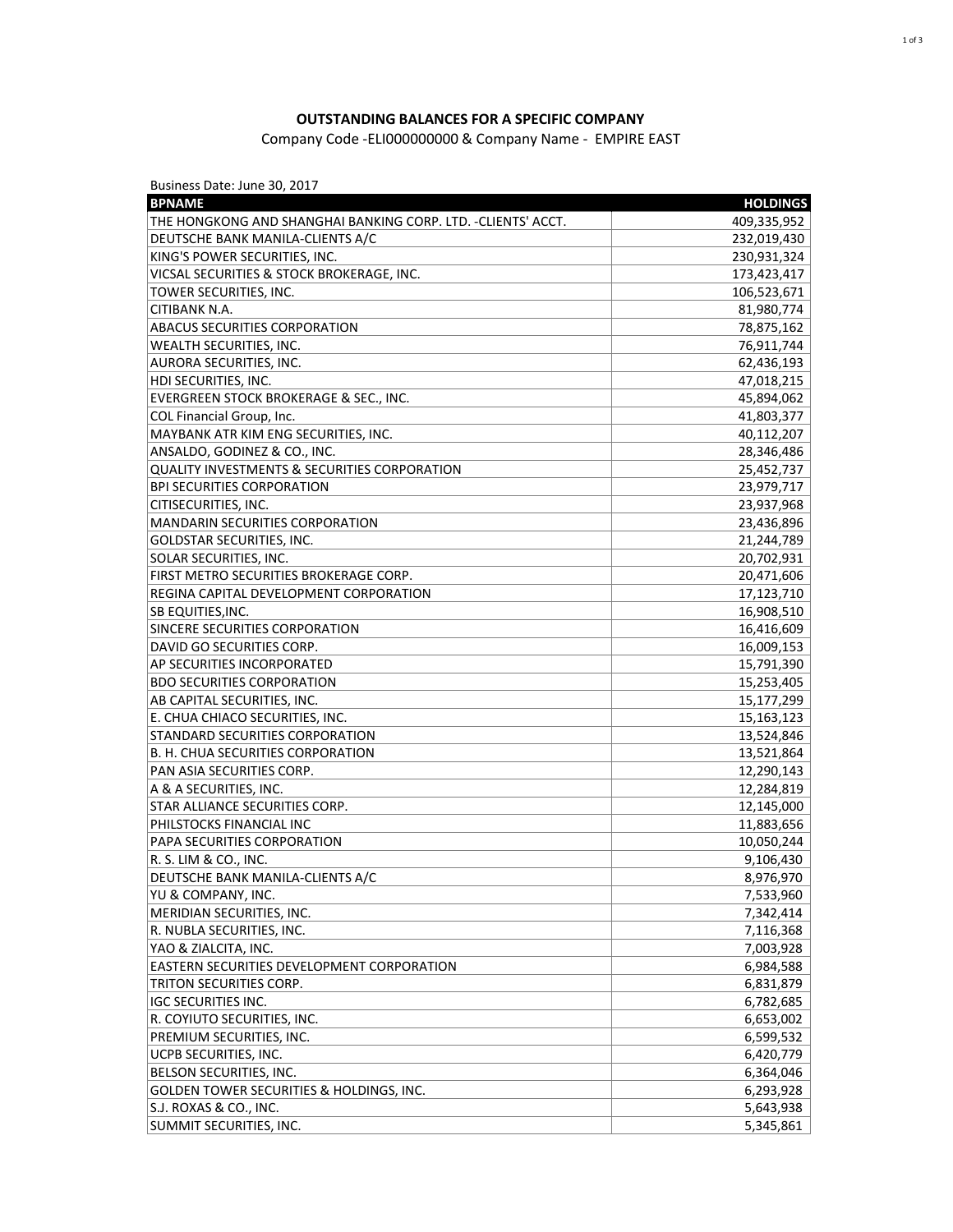| <b>BPNAME</b>                                           | <b>HOLDINGS</b> |
|---------------------------------------------------------|-----------------|
| OPTIMUM SECURITIES CORPORATION                          | 5,322,498       |
| IMPERIAL, DE GUZMAN, ABALOS & CO., INC.                 | 5,206,449       |
| <b>RCBC SECURITIES, INC.</b>                            | 5,166,804       |
| VENTURE SECURITIES, INC.                                | 5,096,427       |
| <b>JSG SECURITIES, INC.</b>                             | 5,032,280       |
| TANSENGCO & CO., INC.                                   | 4,829,148       |
| INVESTORS SECURITIES, INC,                              | 4,576,040       |
| LUYS SECURITIES COMPANY, INC.                           | 4,439,792       |
| WESTLINK GLOBAL EQUITIES, INC.                          | 4,365,734       |
| <b>PCCI SECURITIES BROKERS CORP.</b>                    | 4,006,324       |
| I. B. GIMENEZ SECURITIES, INC.                          | 3,848,617       |
| <b>ASIASEC EQUITIES, INC.</b>                           | 3,814,414       |
| G.D. TAN & COMPANY, INC.                                | 3,810,359       |
| PNB SECURITIES, INC.                                    | 3,773,021       |
| GUILD SECURITIES, INC.                                  | 3,609,683       |
| <b>EAGLE EQUITIES, INC.</b>                             | 3,352,746       |
| DA MARKET SECURITIES, INC.                              | 3,061,161       |
| VALUE QUEST SECURITIES CORPORATION                      | 2,800,000       |
| LUCKY SECURITIES, INC.                                  | 2,716,223       |
| LARRGO SECURITIES CO., INC.                             | 2,276,500       |
| <b>GLOBALINKS SECURITIES &amp; STOCKS, INC.</b>         | 2,269,973       |
| <b>STANDARD CHARTERED BANK</b>                          | 2,179,884       |
| <b>BA SECURITIES, INC.</b>                              | 2,056,992       |
| ALPHA SECURITIES CORP.                                  | 1,991,754       |
| NEW WORLD SECURITIES CO., INC.                          | 1,966,264       |
| <b>RTG &amp; COMPANY, INC.</b>                          | 1,931,691       |
| TRI-STATE SECURITIES, INC.                              | 1,893,980       |
| <b>FIDELITY SECURITIES, INC.</b>                        | 1,831,686       |
| THE FIRST RESOURCES MANAGEMENT & SECURITIES CORP.       | 1,650,271       |
| ASIA PACIFIC CAPITAL EQUITIES & SECURITIES CORP.        | 1,644,676       |
| AB CAPITAL & INVESTMENT CORP. - TRUST & INVESTMENT DIV. | 1,608,521       |
| BERNAD SECURITIES, INC.                                 | 1,586,895       |
| MERCANTILE SECURITIES CORP.                             | 1,532,371       |
| <b>STRATEGIC EQUITIES CORP.</b>                         | 1,472,562       |
| <b>PRYCE SECURITIES, INC.</b>                           | 1,407,523       |
| UNICAPITAL SECURITIES INC.                              | 1,366,343       |
| SunSecurities, Inc.                                     | 1,357,486       |
| H. E. BENNETT SECURITIES, INC.                          | 1,335,081       |
| DIVERSIFIED SECURITIES, INC.                            | 1,332,242       |
| DEUTSCHE REGIS PARTNERS, INC.                           | 1,291,892       |
| A. T. DE CASTRO SECURITIES CORP.                        | 1,229,735       |
| NIEVES SECURITIES, INC.                                 | 1,227,567       |
| DW CAPITAL INC.                                         | 1,180,432       |
| ALAKOR SECURITIES CORPORATION                           | 1,057,500       |
| CENTURY SECURITIES CORPORATION                          | 1,035,236       |
| R & L INVESTMENTS, INC.                                 | 989,392         |
| MDR SECURITIES, INC.                                    | 986,276         |
| MOUNT PEAK SECURITIES, INC.                             | 895,736         |
| ASTRA SECURITIES CORPORATION                            | 810,737         |
| <b>JAKA SECURITIES CORP.</b>                            | 639,900         |
| <b>SALISBURY BKT SECURITIES CORPORATION</b>             | 635,272         |
| INTRA-INVEST SECURITIES, INC.                           | 597,558         |
| DBP-DAIWA CAPITAL MARKETS PHILPPINES, INC.              | 508,049         |
| F. YAP SECURITIES, INC.                                 | 487,065         |
| ASIAN CAPITAL EQUITIES, INC.                            | 399,751         |
| <b>BDO NOMURA SECURITIES INC</b>                        | 399,362         |
| PLATINUM SECURITIES, INC.                               | 380,566         |
| AAA SOUTHEAST EQUITIES, INCORPORATED                    | 373,617         |